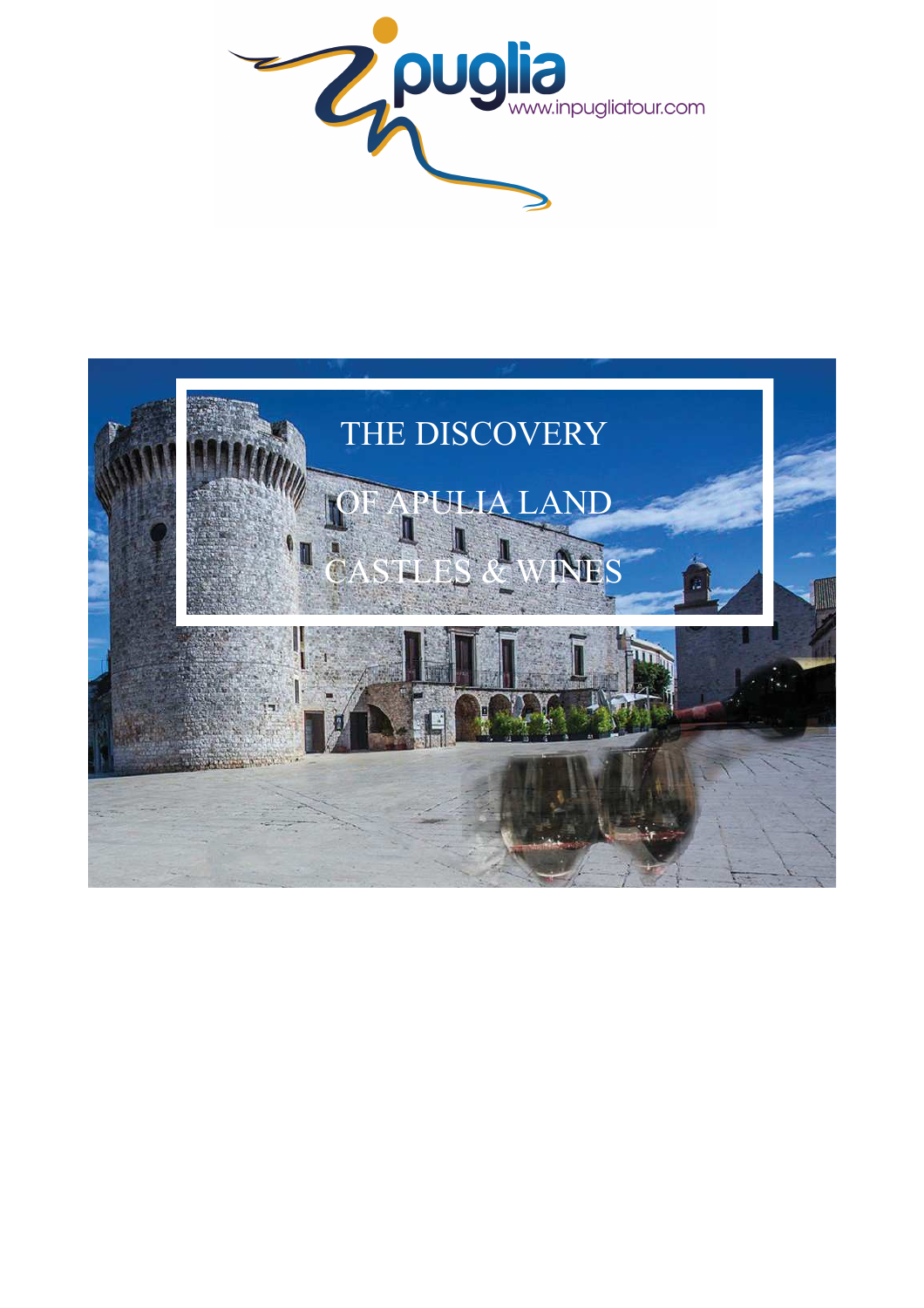**Puglia, treasure chest of stories to discover, among the remains of a story that tells of myths, legendary figures and extraordinary figures lives who loved this land. Puglia magic, restless, wild. Puglia, the land of castles and ancient villages, artists and artisans, musicians and comedians. Puglia to discover, to live, not to be forgotten.** 

**InPugliatour organizes a 8-day tour among the most beautiful cities of Apulia. We will guide you through castles and monuments. We will take you into the exciting discovery stories and traditions, tastes and sounds.** 

### **Day 1 - WELCOME IN PUGLIA!**

**Welcome and accommodation at Castello Monaci.**

**In the afternoon visit to the vineyard, the winery and the Wine Museum of Castello Monaci and subsequent tasting. 08.00 pm dinner in the castle.** 



#### **Day 2 - SALENTO TO DISCOVER**

**08.00 Breakfast at the castle and departure for Salento. Guided tour of the city of Lecce, the Apulian capital of Baroque, also known as "The Florence of the South". Here the ancient Messapian origins and the remains of Roman domination mingle with plenty of Baroque, offering views and sceneries of magnificent beauty.** 

**Visit of the most important monuments of the city 01.00 pm Lunch at a typical restaurant in Lecce In the afternoon transfer to Otranto.** 

**Guided city tour. Visit to the Cathedral with the famous mosaic of Pantaleone, the Byzantine Church of St. Peter's and the Aragonese Castle. Following a guided tour at "Cantina Due Palme" and tasting.** 

**08.00 pm dinner in the castle.**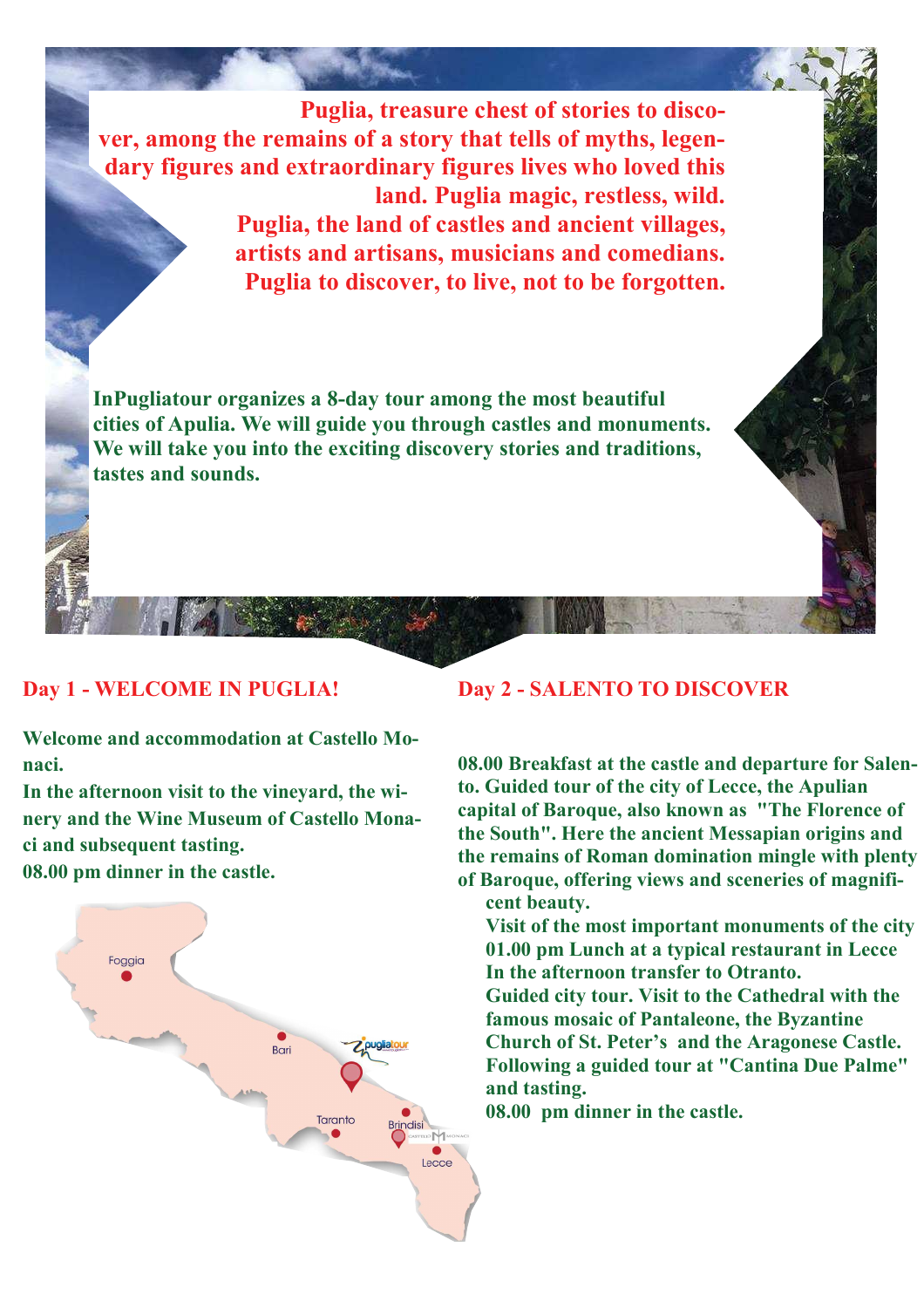

## **Day 3 - CASTLE AND WINERY**

**Ore 08.00 am Breakfast at the castle. Departure for Oria, to visit ancient village and the castle, of Emperor Frederick II. Then visit Tormaresca the winery with tasting. 02.00 pm Lunch at the winery. 16.00 you move in Francavilla Fontana and visit the old village. 08.00 dinner in the castle.** 

### **Day 4 - TRANSFER IN VALLE D'ITRIA**

**08.00 am Breakfast at the castle. In the morning visit tour at the Cantina Leone De Castris with tasting.** 

**02.00 transfer to Tenuta Monacelle ( Valle d'Itria ) 20.00 Dinner at the hotel.** 

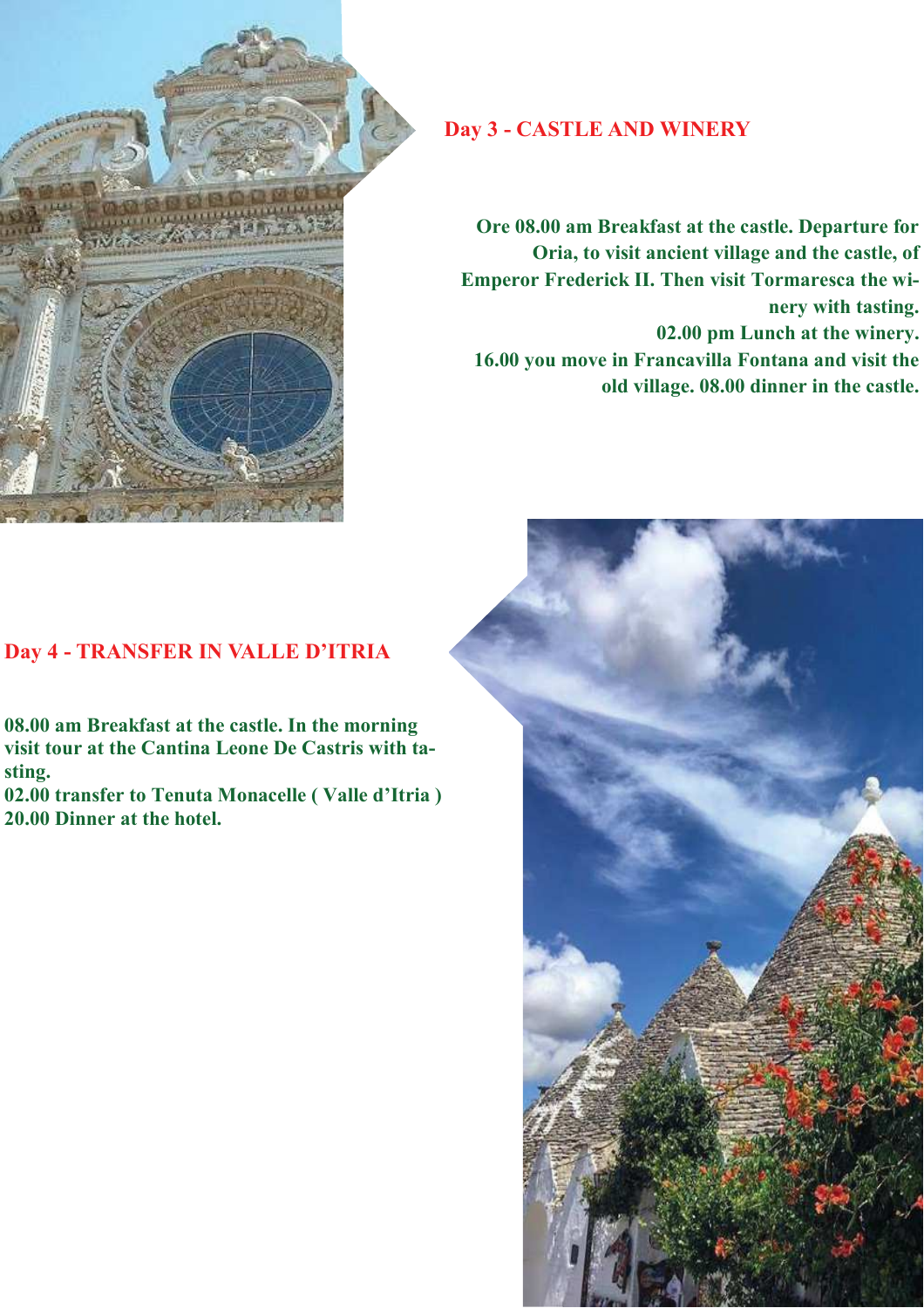# **Day 5 - BETWEEN TRULLI AND CA STLE OF CONVERSANO**

**Ore 09.00 breakfast at the hotel. Departure for Al-berobello, Capital of Trulli and Unesco site. Then visit the winery and the museum of the Cantine Albea. 02.00 pm Lunch at the winery and tasting. 04.00 pm We will move in Conversano, visit the old town and castle. 08.00 pm Dinner at the hotel.** 





### **GiornoDay 6 - FROM THE ALTA MURGIA TO THE DAUNIA**

**8.00 Breakfast at the Hotel. Departure for the Alta Murgia, visit the UNESCO site of Castel del Monte, the discovery of this mysterious and intriguing octagonal castle built by the great and enlightened Emperor Frederick II. Then visit the Winery Torre Vento.** 

**02.00 pm Lunch at the Winery Torre Vento and tasting.** 

**04.00 pm Transfer to Lucera and accommodation at the hotel. Guided tour of the village. 08.00 pm Dinner at the hotel**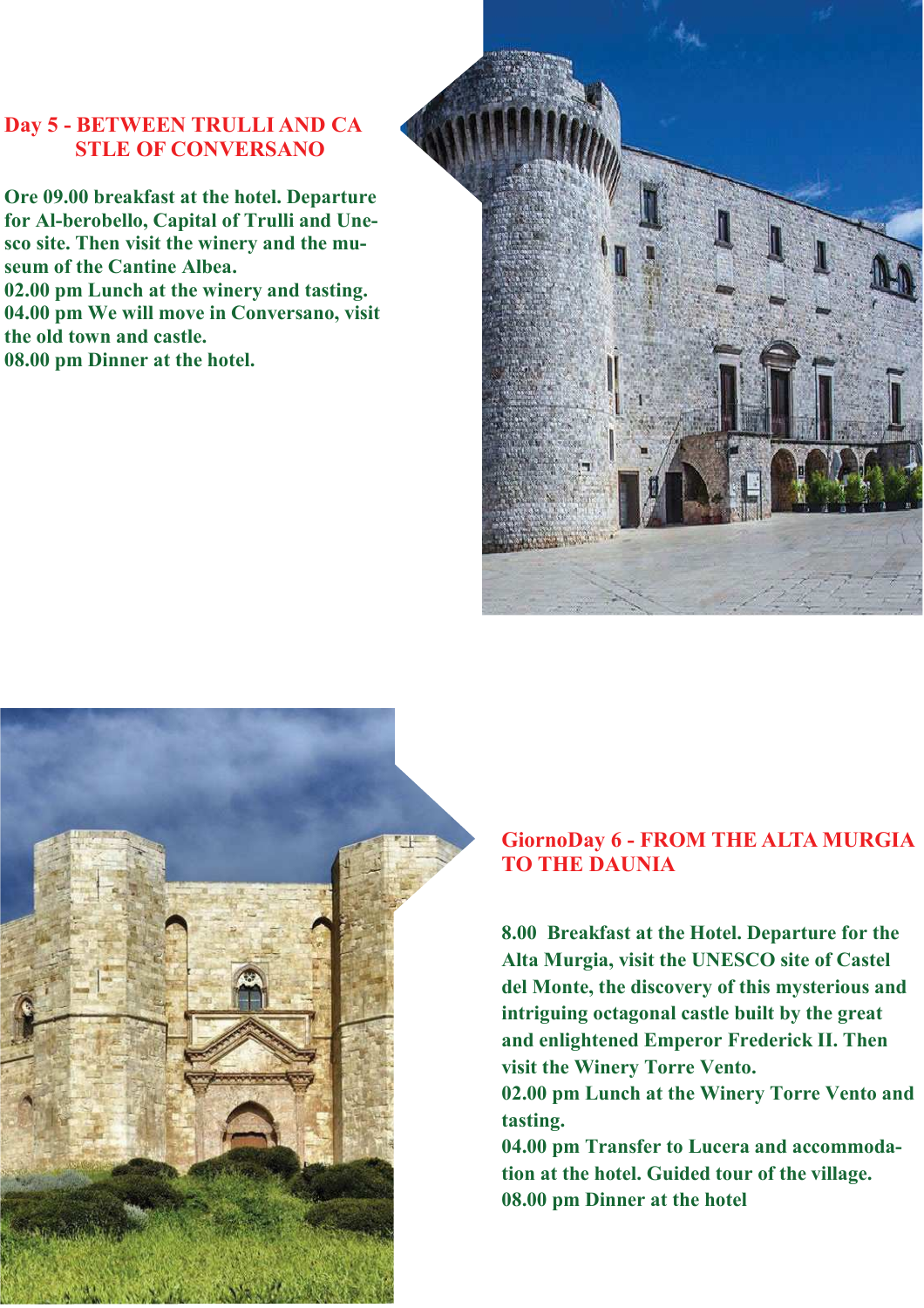

## **Day 7 - CASTLE AND SANCTUARY**

**9.00 breakfast at the hotel . Departure to Monte Sant'Angelo Unesco site, visit the Castle and the St. Michael's sanctuary. Then we move at Winery Cantina Svevo for wine tasting. 08.00 pm Dinner at the hotel.**

# **Day 8 – FAREWELL**

**09.00 Breakfast at the hotel. Farewell and departure** 

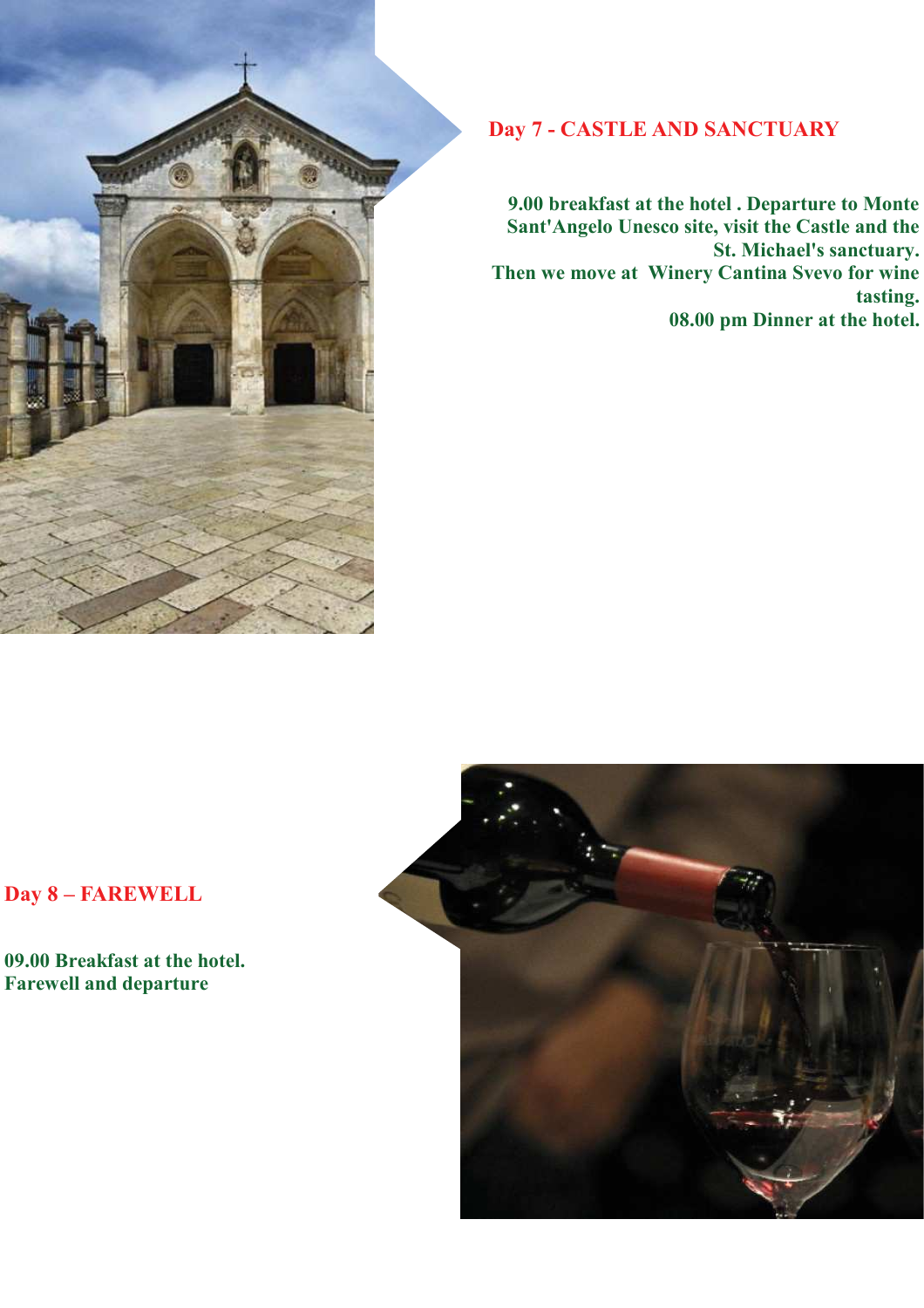| 1.Giorno<br><b>Salice Salentino</b>             | <b>Bus GT</b> | Welcome and accomodation at Castello Monaci<br>In the afternoon visit tot he vineyard, the winary and the Wi-<br>$\bullet$<br>ne Museum of Castelo Monaci and subsequent tasting<br>o8.00 pm dinner in the castle.<br>$\bullet$                                                                                                                                                                                                                      | Tasting<br><b>Dinner</b><br>Overnight                       |
|-------------------------------------------------|---------------|------------------------------------------------------------------------------------------------------------------------------------------------------------------------------------------------------------------------------------------------------------------------------------------------------------------------------------------------------------------------------------------------------------------------------------------------------|-------------------------------------------------------------|
| 2. Giorno<br>Lecce<br>Otranto                   | <b>Bus GT</b> | 08.00 Breakfast at the castle and departure for Salento. Gui-<br>$\bullet$<br>ded tour of the city of Lecce, capital of Baroque. Visit of the<br>most important monuments of the city.<br>01.00 Lunch at a typical restaurant in Lecce<br>In the afternoon transfer to Otranto. Visit of the most impor-<br>$\bullet$<br>tant monuments of the city. Following a guided tour at Can-<br>tina Due Palme and tasting<br>o8.00 pm Dinner in the castle. | <b>Breakfats</b><br>Lunch<br>Tasting<br>Dinner<br>Overnight |
| 3. Giorno<br>Oria<br><b>Francavilla Fontana</b> | <b>Bus GT</b> | 08.00 Breakfast at the castle. Departure for Oria, to visit an-<br>$\bullet$<br>cient village and the castel of Frederik Ii. Then visit Tormares-<br>ca the winery with tasting.<br>02.00 pm Lunch at the winery.<br>04.00 pm you move in Francavilla Fontana and visit the old<br>village<br>o8.00 pm Dinner in the castle.                                                                                                                         | <b>Breakfast</b><br>Tasting<br>Lunch<br>Dinner<br>Overnight |
| 4. Giorno                                       | <b>Bus GT</b> | 08.00 Breakfast at the castle. In the morning visit tour at the<br>$\bullet$<br>Cantina Leone De Castris with tasting.<br>o2.00 pm Transfer to Tenuta Monacelle (Valle d'Itria)<br>o8.00 pm Dinner at the hotel                                                                                                                                                                                                                                      | <b>Breakfast</b><br>Tasting<br>Dinner<br>Overnight          |
| 5. Giorno<br>Alberobello<br>Conversano          | <b>Bus GT</b> | og.oo Breakfast at the hotel. Departure for Alberobello, Capi-<br>tal of Trulli and Unesco site. Then visit the winery and muse-<br>um of the Canine Albea.<br>02.00 pm Lunch at the winery and tasting<br>04.00 pm We will move to Conversano, visit the old town and<br>castle<br>o8.00 pm Dinner at thr hotel<br>$\bullet$                                                                                                                        | <b>Breakfast</b><br>Tasting<br>Lunch<br>Dinner<br>Overnight |
| 6. Giorno<br><b>Castel del Monte</b><br>Lucera  | <b>Bus GT</b> | o8.00 Breakfast at the hotel. Departure fort he Alta Murgia,<br>$\bullet$<br>visit the Unesco Site of Castel del Monte (Frederick II). Thne<br>visit the winery Torre Vento.<br>o2.00 pm Lunch at the winery Torre Vento and tasting.<br>04.00 pmTransfer to Lucera and accomodation at the hotel<br>Guided tour oft he village.<br>o8.00 pm Dinner at the hotel                                                                                     | <b>Breakfast</b><br>Tasting<br>Lunch<br>Dinner<br>Overnight |
| 7. Giorno<br><b>Monte Sant'Angelo</b>           | <b>Bus GT</b> | og.oo Breakfast at the hotel. Departure to Monte Sant'Ange-<br>$\bullet$<br>lo, Unesco Site, visit the castle and the ST. Micheal's sanctua-<br>ry.<br>Then we move at Winery Cantina Svevo fort he wine tasting<br>08.00 pm Dinner at the Hotel                                                                                                                                                                                                     | <b>Breakfast</b><br>Tasting<br>Dinner<br>Overnight          |
| 8. Giorno                                       | <b>Bus GT</b> | <b>Breakfast and Check-out</b><br>Farewell and departure                                                                                                                                                                                                                                                                                                                                                                                             | <b>Breakfast</b>                                            |